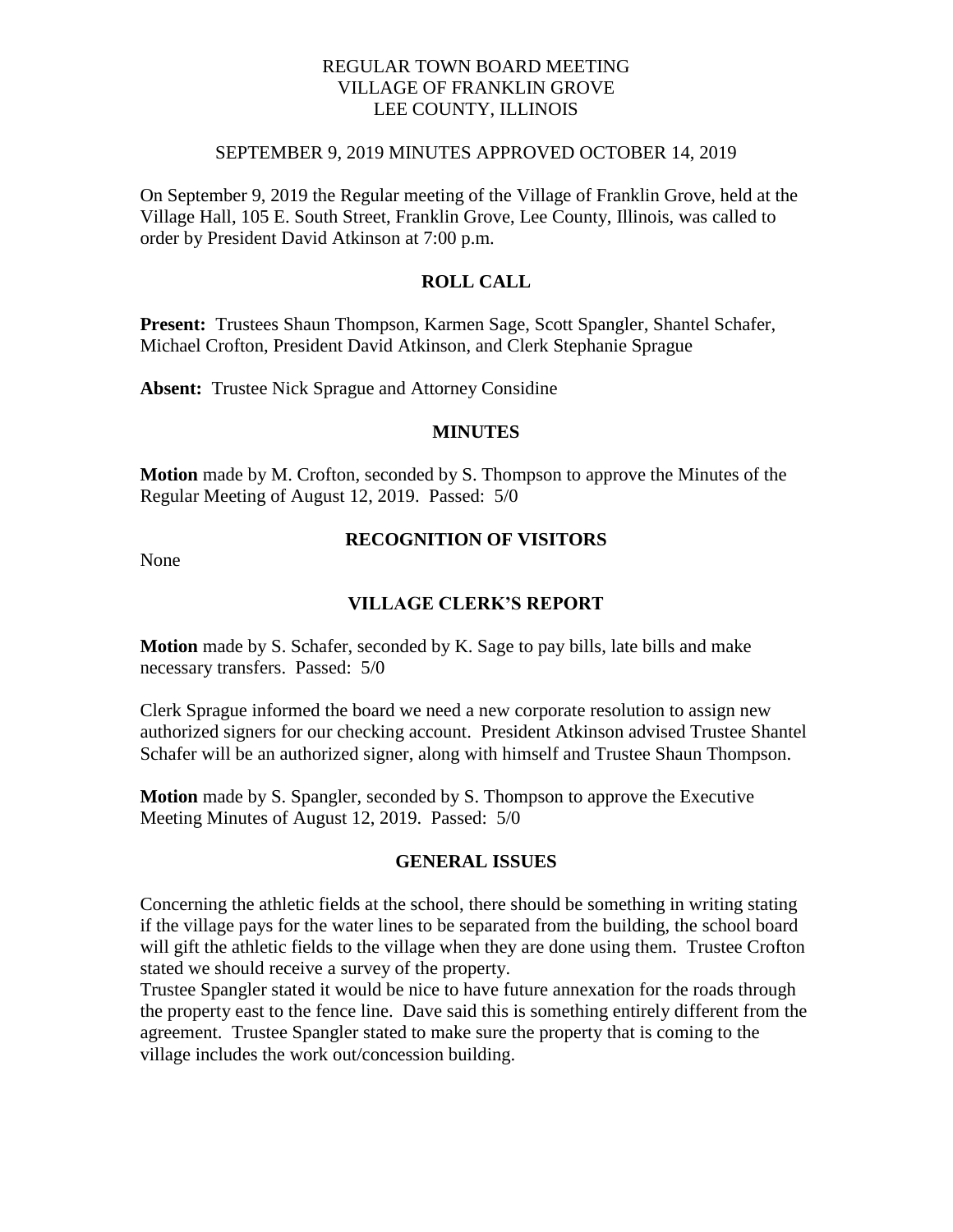## **POLICE REPORT**

Miles on the police car  $-762$ Complaints/Calls for Service – 12 Traffic Stops  $-2$ Traffic Arrests – 1 Traffic Warnings – 1 Ordinance Warnings – 1 Accidents – 1 Assist Other Agency – 1

### **\*NOTE: Trustee Nick Sprague arrived at 7:12p.m.**

# **LEGAL ISSUES (Attorney Considine)**

None

## C**OMMITTEE REPORTS**

# **STREETS & ALLEYS**

(N. Sprague Chairman)

Trustee Schafer mentioned the trees/bushes at the corner of Walnut and Rt 38 need to be trimmed as it is difficult to see traffic. Ron stated he is aware and trimming is in the works.

Trustee Schafer asked for confirmation that when the Fire Dept has their parking lot paved, we are doing to pave the alley behind village hall at the same time. Dave indicated that is correct.

Clerk Sprague advised there was a accident on Old Mill Road involving a village tree, if that tree has to be taken down it would be a good place to plant another one.

## **WATER & SEWER**

(M. Crofton Chairman)

Trustee Crofton stated he would like to see us keep Dan employed 2-3 hours a day through the school co-op. President Atkinson agreed.

Trustee Crofton advised someone dumped concrete behind the village Quonset. Upon further investigation, it may be on the railroad property, not village.

Trustee Crofton would like to see additional cameras purchased to tie into our existing security cameras or a different camera system. Clerk Sprague advised she believed they were originally purchased from Walmart.

## **COMMUNITY DEVELOPMENT**

(S. Shafer Chairman)

Trustee Schafer advised we have been borrowing Sterling PD's radar sign for the past week, we have another week with it and it seems to be effective.

**Motion** made by S. Schafer, seconded by M. Crofton to spend up to \$4,000 on a radar sign. Passed: 5/1 (nay vote by S.Spangler)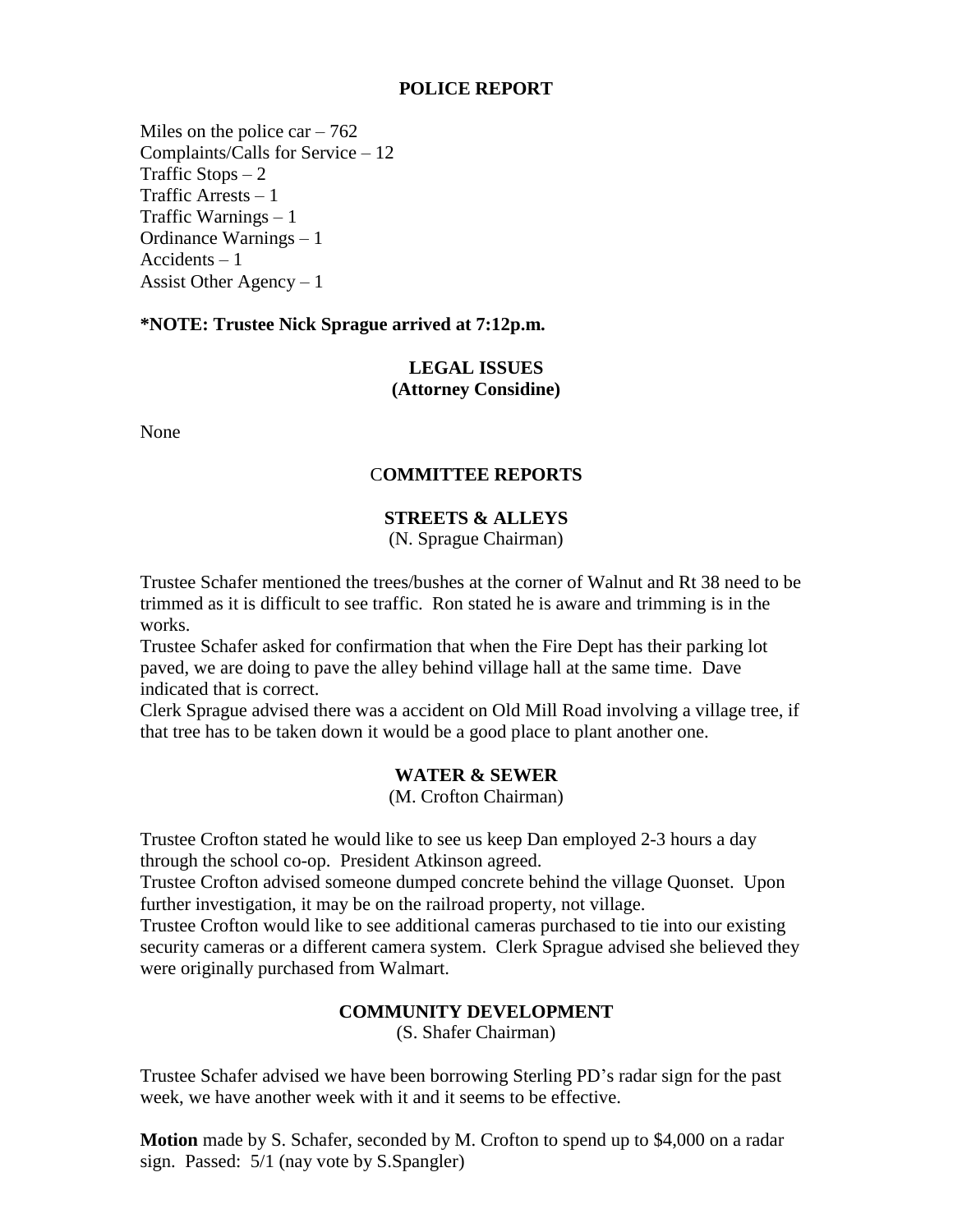Trustee Schafer advised the board the new fire station will have a tornado or safe room, not for public use but for whoever is there or right nearby. She advised with the new fire station there is a lot of cost with moving electric poles, burying the electric, gas lines, etc. Is there anything the village can do to help them? President Atkinson stated the village will work with them the best we can. Trustee Spangler stated the fire department just got \$2,000,000, they should be able to figure that out, the village isn't rolling in cash.

#### **PROPERTIES**

(K. Sage Chairman)

Trustee Sage asked what exactly is her role as Properties Chairman. President Atkinson advised properties pertains to village equipment, property, real estate. Her role is to bring numbers to the board regarding building updates, we would like a hoop barn to share with the township for salt. Ron stated he can take her around to show her what our properties are.

Trustee Crofton and Ron Miller stated they would like the concession trailer, ticket booth and generator moved from the Quonset. Ron suggested the generator be brought to the well house. The trailer and ticket booth will be stored on the back side of the Quonset or fenced in are at the plant. President Atkinson stated to make sure we have a tarp or something to cover the trailer to prevent damage.

Clerk Sprague asked if locks have been changed, Ron stated they have and keys will be distributed.

## **FINANCE AND INSURANCE COMMITTEE**

(S. Thompson Chairman)

None

### **TOURISM**

### (S. Spangler Chairman)

Trustee Spangler informed the board he attended the Blackhawk Waterways tourism event. They stated on average the area saw a 20-25% increase in money brought in by tourism. He said this year's theme was movies, we can get Franklin Grove added to a list of places interested in hosting a movie. Trustee Crofton asked if it is free. Trustee Spangler stated it was free. No one was opposed to the idea of being added to the list.

#### **HISTORIC PRESERVATION/EARLY WARNING**

(S. Spangler Chairman)

None

#### **OTHER**

Marilyn Spangler was not present for the meeting so Trustee Spangler asked if the water line at the park broke. Ron Miller stated it is a tile that is broken and they will be fixing it. Ron also stated the sidewalk lights for the park have been paid for and he is picking them up tomorrow (September  $10^{th}$ ).

Scott reminded everyone the Zombie Ride is Oct  $4<sup>th</sup>$  and  $5<sup>th</sup>$  and they are looking for volunteers if anyone would like to help scare or help with concessions.

Scott asked about the slide that was installed at the park, he said Marilyn thought it was going to be placed by the shelter. Clerk Sprague advised the slide was installed where